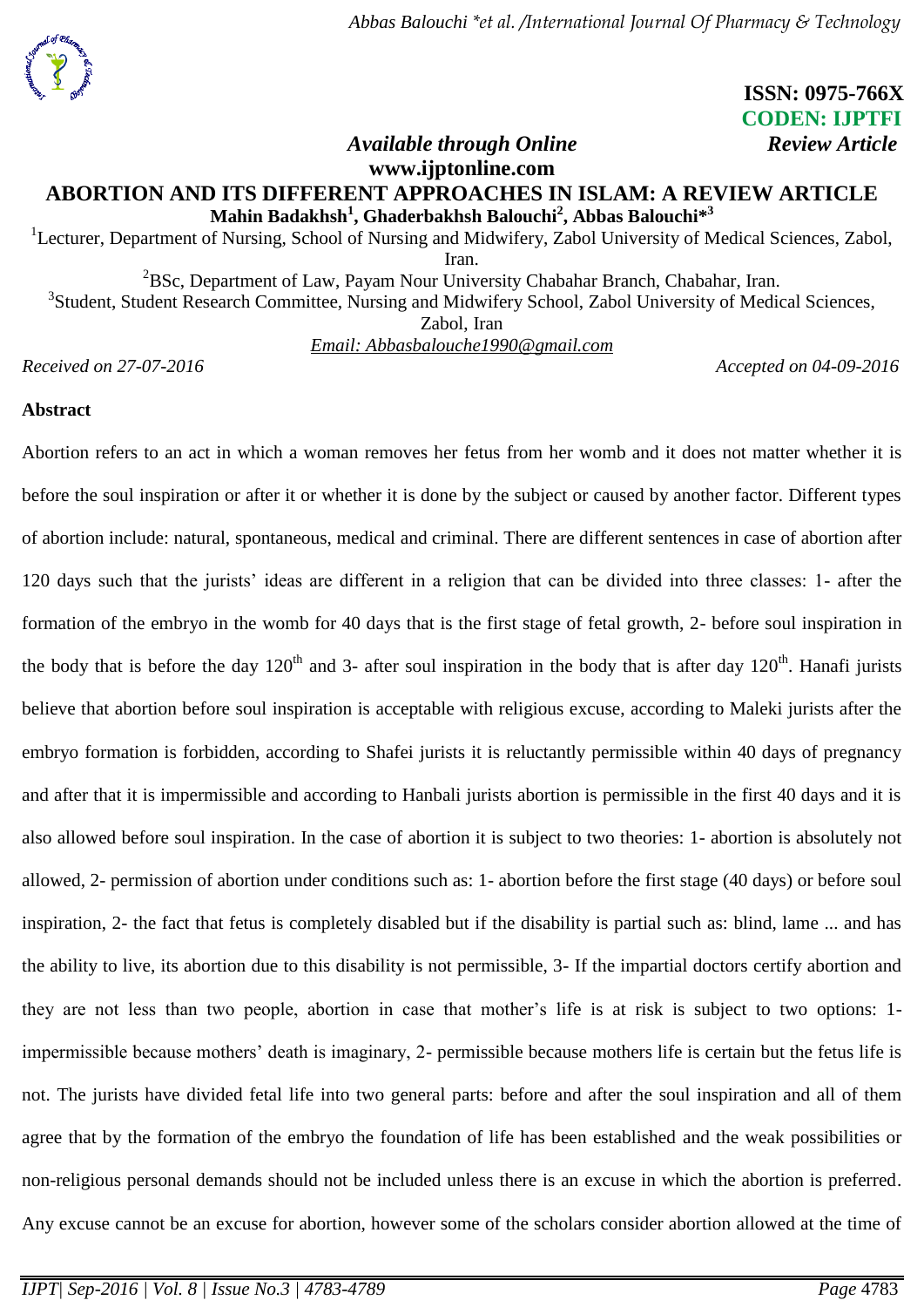*Abbas Balouchi \*et al. /International Journal Of Pharmacy & Technology* conception but there should be and excuses that has a legal status. Due to various reasons it can be concluded before the soul inspiration abortion is permitted due to the excuses such as: 1- inevitable loss without any doubt, 2- there is no other way to prevent loss, 3- the fear of destruction, 4- it is better to perform abortion rather than doing the religious act, 5- it is malformed and 6- mother suffers from debilitating weakness. However after the soul inspiration the scholars agree that, abortion is not permitted unless diagnosed by a committed and faithful specialist that the mother's life is in danger. Some scholars believe that if it is determined that the fetus is deformed he will be faced with problems in future, it can be an excuse for abortion. It should be noted that weak and vain possibilities for abortion are not permitted and if it is done, it is a murder. However under all these excuses if the abortion is conducted, it requires repentance and forgiveness because one life has been violated.

**Key words:** miscarriage, abortion, intentionally, fetus, soul

#### **Introduction**

Different kinds of Abortion: 1. spontaneous abortion: in some women due to hereditary and structural reasons, various diseases such as hypertension, infections, hormonal disorders, placenta and fetus disorders and some genetic disorders and chromosomal abnormalities abortion happens spontaneously[\(1\)](#page-4-0). 2- Medical abortion: sometimes the mother suffers from diseases that make the continuation of pregnancy dangerous and deadly for her or the fetus in the womb has abnormalities that are incompatible with fetal life and the post-natal fetus is not able to survive. In these cases by following the required medical arrangements the legal permission for abortion is issued[\(2\)](#page-4-1). 3. Criminal abortion: if one of the following scenarios is proven abortion is considered criminal: (a) the removal of the contents of the uterus prematurely by the mother or through womb manipulation, having drugs of a deliberate Impact to the womb, (b) manipulation of the uterus with the abortive drugs by others, (c) using special tools by the doctor, midwife or unauthorized people for bleeding and abortion without an official permit[\(3\)](#page-4-2). 4- Abortion caused by an impact: sometimes abortion occurs following the accidents, traffic accidents and traumatic injuries. Proving the causality between trauma and abortion requires the cooperation between judicial authorities and legal practitioners[\(4\)](#page-5-0). Article 622 of the Penal Code: Anyone that deliberately causes an impact or injury to the pregnant women and causes her to abort her child, in addition to the payment of atonement, he will be imprisoned for 1 to 3 years. Article 492 of the Penal Code: abortion atonement in intentional or quasi-intentional cases is on the charge of the criminal and in case of pure error the blood relatives are responsible for it whether the soul is inspire or not [\(5\)](#page-5-1).

Every day shocking statistics are published about abortion. This inhuman and un-Islamic phenomenon is associated with many factors in today's society including: an unprecedented increase in illicit affairs, unofficial marriages,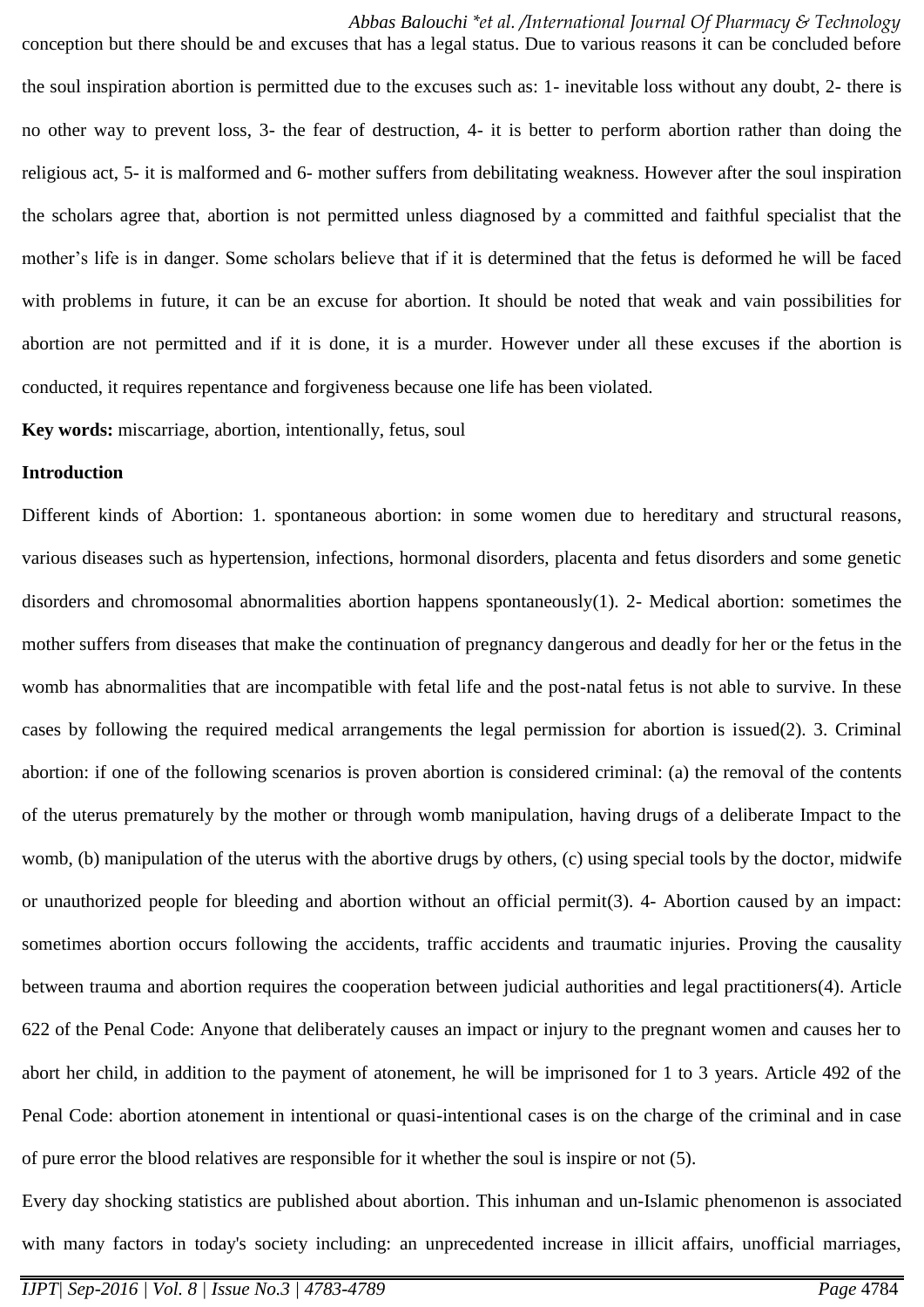*Abbas Balouchi \*et al. /International Journal Of Pharmacy & Technology* prostitution, divorce and warm family center destruction, family aversion among the girls, new generation drug addiction, promiscuity and fear of high costs of the children and their education and expenditures that have inflicted the economy and led to worldwide economic crisis[\(6-8\)](#page-5-2). Infanticide has always existed in human societies throughout history in many different ways and particularly in the Arab community especially on the eve of the rise of Islam and the mission of the Prophet PBUH that they used to bury their children alive that in addressed in Sura Takwir by Allah Almighty as ugly and bad customs against human nature[\(9\)](#page-5-3). Today, unfortunately, given the problems that exist in the society, children are killed in new ways and some people that are against increasing the population settle for one or two children and after the birth of one or two children follow different methods to prevent pregnancy and use some of them after embryo settlement in the womb while abortion apart from the religious rules is associated with risks such as physical, mental, neurological and so on for mother and in some cases it has led to mother's death[\(10,](#page-5-4) [11\)](#page-5-5). On the other hand this problem threatens the human race and especially the Muslims while Islamic law has encourages Muslims to increase their Islamic generation as Nabi Akram prophet PBUH said: marry with women who love to have husband and children because I shall be proud on you outnumbering other nations in the Day of Judgment[\(12,](#page-5-6) [13\)](#page-5-7). This paper is an attempt to first analyze the concept of the soul that whether as mentioned in the verses the soul is inspired in the fetus after 40 days or it is less than the mentioned period. Even though the jurists believe that when the soul is inspired in the fetus, abortion is forbidden and it is murder, is it possible to abort the fetus now that it is possible to scan the details with the devises and determine the deformity of the fetus? Perhaps some explain the permit to abortion as the presence of a disabled member ion the family is a burden and even if he is born, he might be faced with serious problems and, in fact, he will be a walking dead. Another problem is that whether abortion is not allowed after the inspiration of the soul in case that the mother's life is at risk or the jurists have allowed it[\(14\)](#page-5-8). Excused or unexcused abortions before the four months is another aspect of the issue and it should be considered what types of excuses are allowed and whether abortion is allowed before soul the inspiration in case of the lack of excuse[\(15\)](#page-5-9).

Absolute abortion ruling: absolutely, regardless of exceptions and the necessity of the issue abortion is unlawful and impermissible legally, lawfully, naturally and rationally and it is a threat to society and the human race because first: Sharia is ordered to maintain five rules that include: religion, soul, honor, wisdom and property that abortion violates the maintenance of the soul[\(16\)](#page-5-10). Second: abortion is against the important purposes of marriage intended by Islam which is the increase and multiplication of generation. As the Prophet PBUH said: Third, abortion is followed by suspicion and mistrust against God because in most cases people in order to evade from alimony, education and so on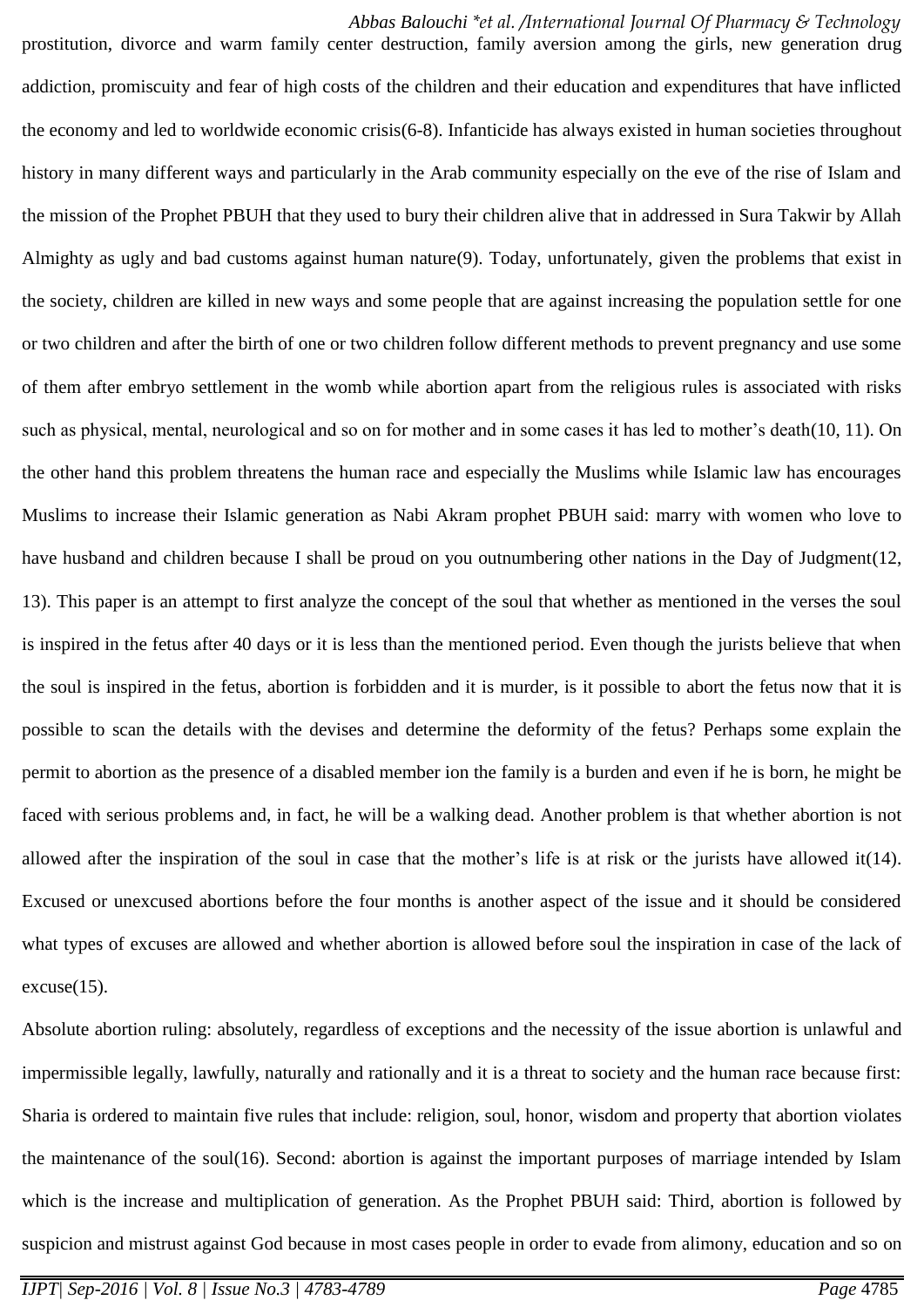*Abbas Balouchi \*et al. /International Journal Of Pharmacy & Technology* take actions to abort while Quran has falsified the absurd and false un-Islamic motives as the Sura Anam says: and in

verse 151 of Al-Asra says: Deformed or disabled child abortion: There are two theories is this regard: 1- lack of permitting deformed or disabled child abortion[\(17\)](#page-5-11). Some contemporary scholars do not approve this case due to nonfulfillment of legal requirements because according to them the medical science has not been able to determine the malformation of the fetus definitely and they are just possibilities and thus abortion due to the probability of deformation is not allowed. On the other hand the detection of fetal defects it is possible when the fetus is complete in the creation and formation of the limbs and this is four month after pregnancy that abortion is not permissible in this case. Also there are risks of abortion that threaten mother's life and they are serious obstacle for the lack of abortion permit for mere fetus defection[\(18\)](#page-6-0). And on the other hand it is clear and certain for all Muslims that the God has created all creatures and everything has a specific destiny and mortality and this malformation is not beyond his wisdom and it is certainly based on the certain amounts and wisdoms that he is aware of and He is able to change his territory as He wished and form the human being as He desires. As He says this is His divine tradition and thus it is not possible to destroy and abort God's creature because of the defect provided by God[\(19\)](#page-6-1). 2. Deformed or disabled child abortion permit: This group of contemporary jurists based on the significant progress of human being in science and invention of modern advanced medical tools consider detecting fetus disorder certain or at least probable and thus when it is possible to defect deformed or handicapped fetus abortion is allowed under the following cases: 1- abortion before forty days after pregnancy or before soul inspiration (because some believe that soul inspiration is after the first forty days), 2- fetus defect and deformity is complete such that it causes painful life for himself and his family but disabilities such as blindness, deafness or dumbness and so on that can be tolerated in life are not acceptable for abortion and 3. Defect and deformity is 90 or 100% and 4. Doctors that provide the theory of birth defects should be specialist, skilled, Muslim, and at least two people[\(20\)](#page-6-2).

Shiite jurists' views: apparently there is no inconsistency among the Shiite jurists' in general. According to them fetal growth has a continuum and it is not possible to separate one stage from another[\(18,](#page-6-0) [21\)](#page-6-3). The prohibition covers all stages of pregnancy. For example, Imam Khomeini against the question of "Is it possible to abort the embryo after its formation?" says: "it is not permitted"[\(22,](#page-6-4) [23\)](#page-6-5). Ayatollah Tabrizi in response to a question with the same content says: "abortion is not permitted", Ayatollah Khoi considered abortion impermissible at any stage and says: "abortion is not permitted, even if it is an embryo thus there is no difference between before and after four months. This is different in case that a danger threats the mother's life. This hypothesis has two cases. Sometimes due to pregnancy the lives of mother and child are in danger where abortion is permissible[\(24\)](#page-6-6). One can even consider abortion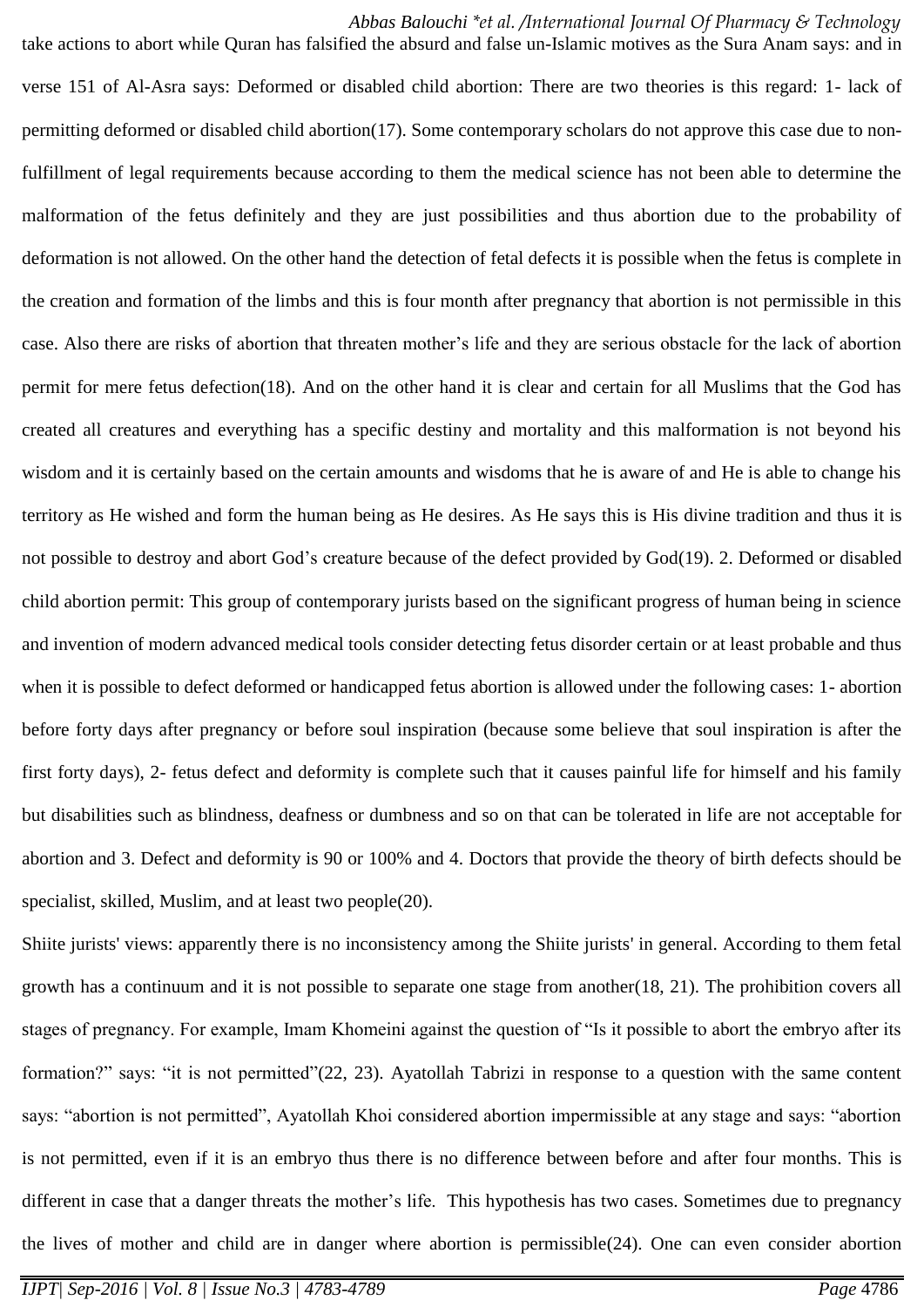obligatory in the case because in this case one life is saved. But sometimes only the mother's life is at risk and continuation of pregnancy causes harm to her and in this case the Shi'ite scholars have issued abortion permit fatwa because it is considered interference and one is the victim for another but the blood money should be paid. In other words, in this case the impositive decree is resolved but the religious restraining order is still in place[\(25\)](#page-6-7). In this case the following question is asked from Ayatollah Khoi: Is a mother who should either survive and kill the child or keep the child and perish allowed to abort? Is it possible for the others who are responsible for her treatment to do the abortion? Are the words of the doctors valid? Decree for abortion prior to and after four months Answer: Yes, it is permissible and valid and as long as their error is not proved, paying the blood money is obligatory. As a result the only case that abortion is religiously permissible is mother's risk of life and fetal stages play no role here[\(15\)](#page-5-9). On March 2002 Ayatollah Sanei issues a about several issues including abortion in this condition: abortion is permitted in the case that the continuation of pregnancy endangers the mother's life; in the case that fetus will have serious malformation after the birth, in the case that the fetus will not survive after the birth, in the case that it causes hardship he event of pregnancy due to rape. Some scholars had issued fatwa on these issues earlier but he answered other alternatives that were not expected. Referring to the principle of "no hardship" and meeting some abortion laws he permitted some of the above cases such as risk of life for mother, serious malformation or where it causes hardship for the parents. The text of his fatwa in the case of abortion due to rape is as follows: "before four months it is permitted by the rule of "no hardship" but after four months since it is proven to be murder legally in the case of legal children based on the text and it does not include such fetuses thus the abortion permission of such fetus due to issues related to human dignity and honor is not extravagant and all reasons for ruling out the hardship are included and it is not possible to rely on reverence[\(26\)](#page-6-8).

#### **Reference**

- <span id="page-4-0"></span>1. Eiben B, Bartels I, Bähr-Porsch S, Borgmann S, Gatz G, Gellert G, et al. Cytogenetic analysis of 750 spontaneous abortions with the direct-preparation method of chorionic villi and its implications for studying genetic causes of pregnancy wastage. American journal of human genetics. 1990;47(4):656.
- <span id="page-4-1"></span>2. Raymond EG, Shannon C, Weaver MA, Winikoff B. First-trimester medical abortion with mifepristone 200 mg and misoprostol: a systematic review. Contraception. 2013;87(1):26-37.
- <span id="page-4-2"></span>3. Cook R. Stigmatized meanings of criminal abortion law. Abortion Law in Transnational Perspective: Cases and Controversies: University of Pennsylvania Press, Philadelphia; 2014. p. 347-69.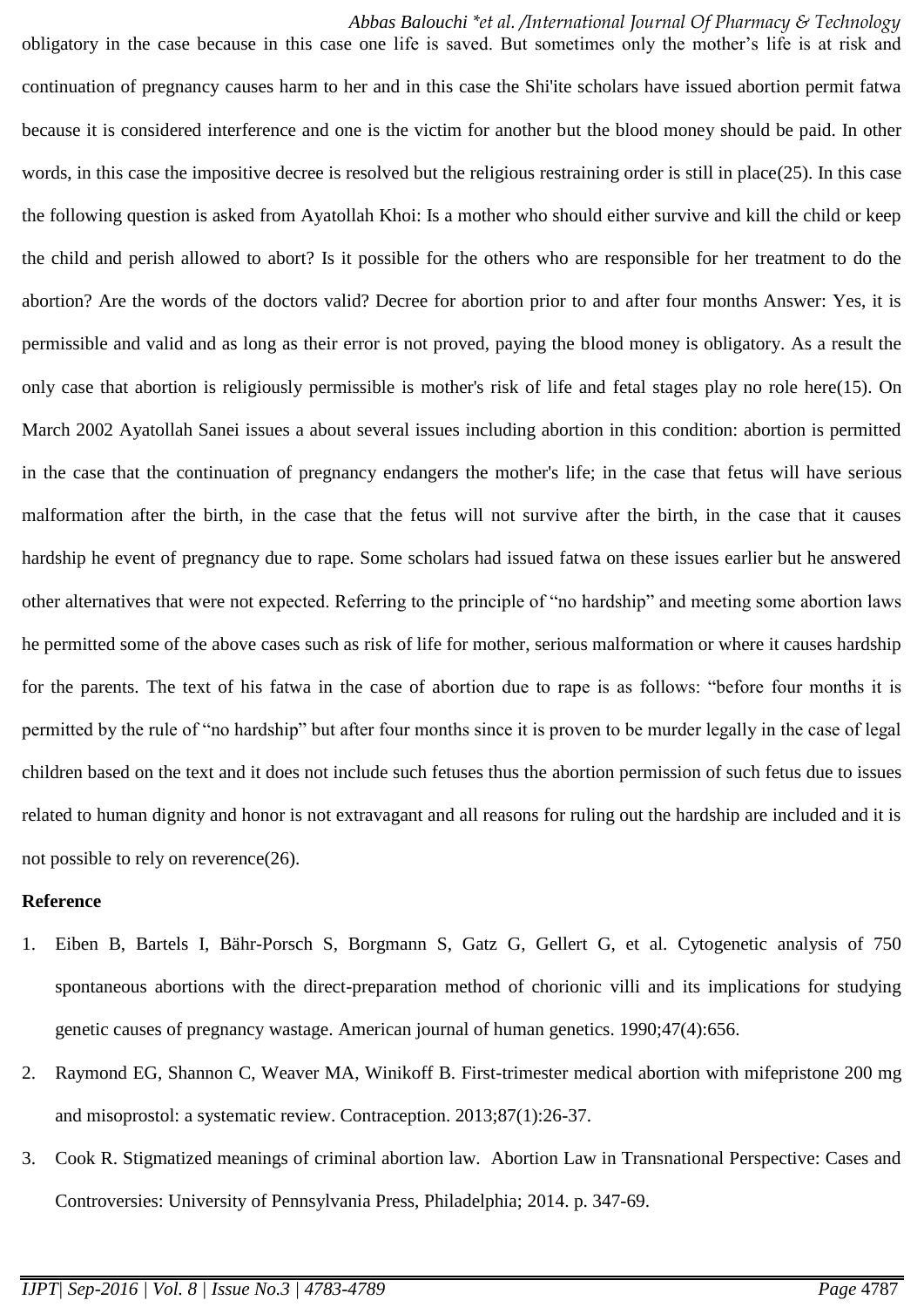- <span id="page-5-1"></span><span id="page-5-0"></span>5. Nejad SMT, Erfanmanesh MH, Abbasi M. Tourism legal, ethical considerations and choice of law in the process of abortion. Journal of Medical Ethics. 2016;9(34):77-106.
- <span id="page-5-2"></span>6. Thapa S, Neupane S. Risk factors for repeat abortion in Nepal. International Journal of Gynecology & Obstetrics. 2013;120(1):32-6.
- 7. Heaman M, Kingston D, Chalmers B, Sauve R, Lee L, Young D. Risk Factors for Preterm Birth and Small-for-gestational-age Births among Canadian Women. Paediatric and perinatal epidemiology. 2013;27(1):54-61.
- 8. de La Rochebrochard E, Thonneau P. Paternal age and maternal age are risk factors for miscarriage; results of a multicentre European study. Human Reproduction. 2002;17(6):1649-56.
- <span id="page-5-3"></span>9. Liviatan O. From Abortion to Islam: The Changing Function of Law in Europe's Cultural Debates. Fordham Int'l LJ. 2013;36:93.
- <span id="page-5-4"></span>10. Jacobsen H. Contraception, Abortion and Assisted Fertility Among Muslim Women A Look at Islamic Culture and Policy in Iran and Afghanistan. 2016.
- <span id="page-5-5"></span>11. Ghasemi FS, Rasti S, Piroozmand A, Bandehpour M, Kazemi B, Mousavi SGA, et al. Toxoplasmosis-associated abortion and stillbirth in Tehran, Iran. The Journal of Maternal-Fetal & Neonatal Medicine. 2016;29(2):248-51.
- <span id="page-5-6"></span>12. Rizvi SM. Marriage and Morals Islam: Lulu Press, Inc; 2014.
- <span id="page-5-7"></span>13. Ekmekci PE. Abortion in Islamic Ethics, and How it is Perceived in Turkey: A Secular, Muslim Country. Journal of Religion and Health. 2016:1-12.
- <span id="page-5-8"></span>14. Aramesh K. A closer look at the abortion debate in Iran. The American Journal of Bioethics. 2009;9(8):57-8.
- <span id="page-5-9"></span>15. Yari K, Kazemi E, Yarani R, Tajehmiri A. Islamic bioethics for fetus abortion in Iran. American Journal of Scientific Research. 2011;18:118-21.
- <span id="page-5-10"></span>16. Esen MF. A Statistical Framework on Identification of Maqasid Al-Shariah Variables for Socio-Economic Development Index. Journal of Business Studies Quarterly. 2015;7(1):107.
- <span id="page-5-11"></span>17. Ahmad M, Khan MA, Marwat SK, Zafar M, Khan MA, Hassan TU, et al. Useful medicinal flora enlisted in Holy Quran and Ahadith. Am Eurasian J Agric Environ Sci. 2009;5(1):126-40.